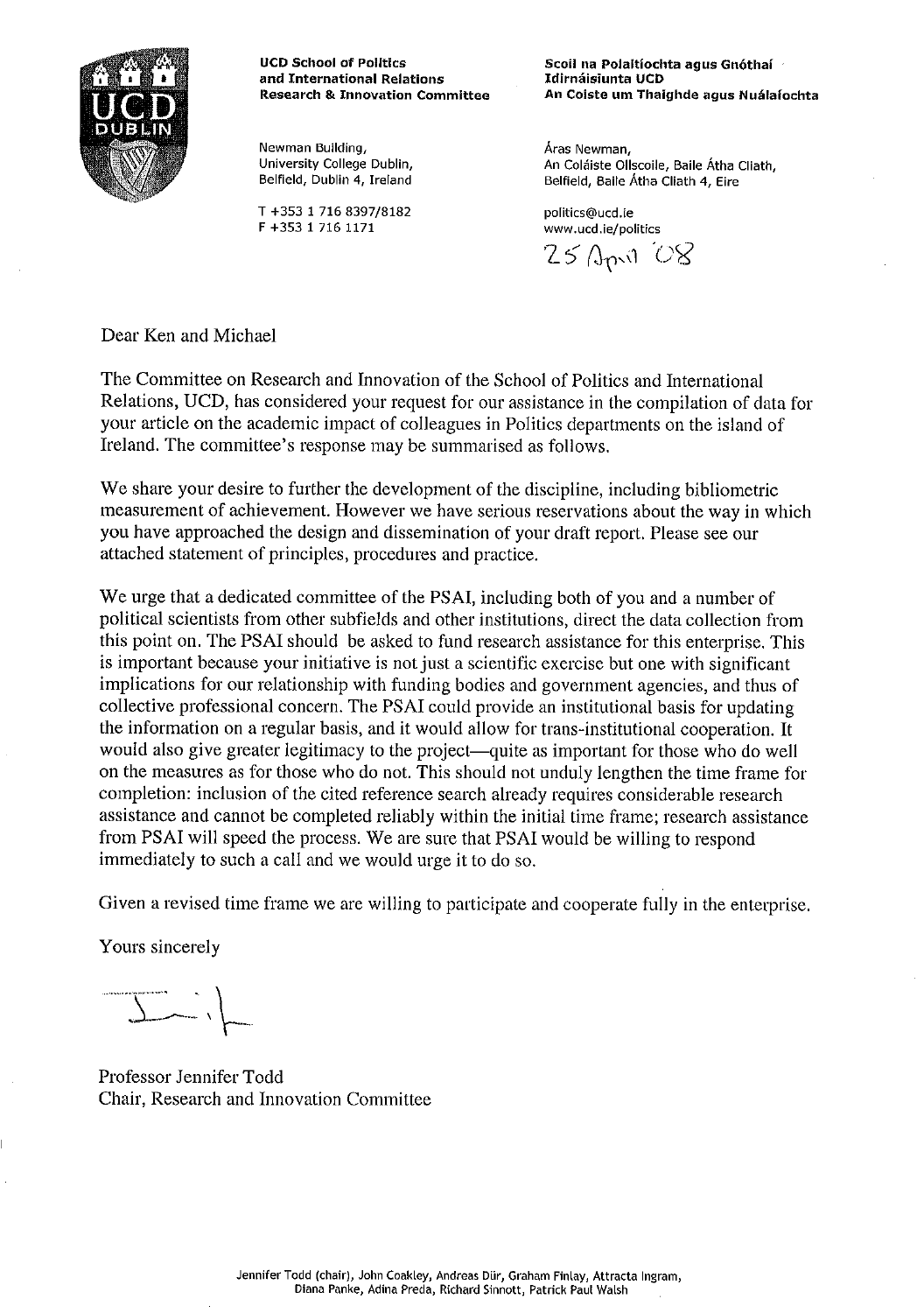

**UCD School of Politics** and International Relations **Research & Innovation Committee** 

Newman Building, University College Dublin, Belfield, Dublin 4, Ireland

T +353 1 716 8397/8182 F +353 1 716 1171

Scoil na Polaitíochta agus Gnóthaí **Idirnáisiunta UCD** An Coiste um Thaighde agus Nuálaíochta

Áras Newman, An Coláiste Ollscoile, Baile Átha Cliath, Belfield, Baile Átha Cliath 4, Eire

politics@ucd.ie www.ucd.ie/politics

## Response to Draft Research Impact Assessment Exercise in Ireland by Professors Benoit and Marsh (18 April 2008), 25 April 2008

- 1. The strongest reservations should be stated about the draft bibliometric measures which were recently published prior to any consultation with colleagues. The principle of research assessment and of conducting this by bibliometric methods where appropriate is not in question. Indeed, this process is particularly important, since it has potential implications for university rankings and future funding. For this reason, an island-wide initiative should involve the participation of our professional association, the PSAI. Wide consultation as to measures and instruments is essential, although we accept that full agreement on assessment instruments might not be forthcoming.
- 2. Weighty reservations about the procedures followed by Professors Benoit and Marsh must clearly be stated. They conducted the exercise according to their own criteria, published the results on the web at the level of individual scholars, and then put it up to departments and individuals to "correct" their entries by their deadline, and to prove that their proposed amendments are "correct" by producing appropriate documentation. Two versions of the assessment of individual scholars have already been made publicly available on the web in non-retractable form, in that they will have been archived by Google and other web archiving agencies, and the current one may easily be downloaded. In SPIRe, we would hesitate to make data of this kind on our own school members available in this form even internally within the school; but Benoit and Marsh have chosen to do so for more than 100 colleagues in a quasipermanent public forum, in effect offering different criteria for ranking them, and with a clear implication of a big gap between the (named) excellent and the (named) research-inactive scholars.
- 3. The initially published measures relied on easily available data sources whose inadequacy as research assessment instruments is widely acknowledged, though we appreciate that these lend themselves to quick and relatively painless enquiry. The most central and best developed instrument, the Web of Science, has been widely criticised on the grounds that it has clear disciplinary, linguistic and regional biases, resulting in profound dissatisfaction with it in the UK and at European level. We note that, for this reason, the British ESRC has recently proposed that European research councils collaborate in the creation of a more satisfactory database for output and citation analysis. Three of the disciplinary biases are particularly obvious, and set the physical sciences, for instance, sharply apart from the humanities; but they are also of great importance within our own discipline, where they correspond to the distinction